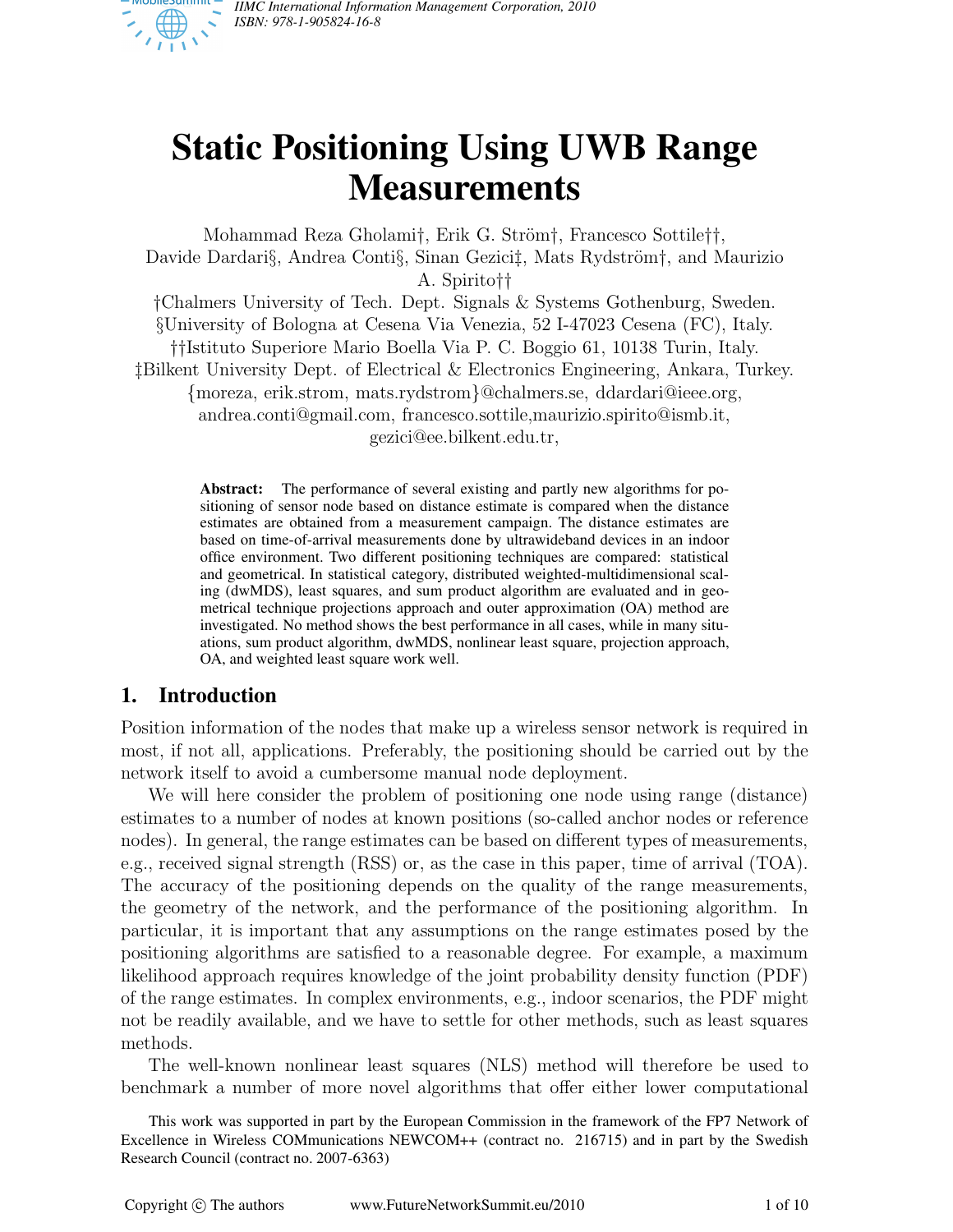

Figure 1: (a) Location of UWB static nodes (b) Connectivity matrix: the markers show which nodes were connected during the measurements.

complexity, robustness against positive bias in the distance estimates (which tends to occur in non line-of-sight situations), or better performance compared to standard NLS. Details about the algorithms are found in section 3.

The range estimates used to evaluate the algorithms come from a recent ultrawideband (UWB) measurement campaign planned and carried out under the auspices of NEWCOM++, an EU FP7 Network of Excellence [1]. UWB technology has the potential to deliver very accurate range estimates and thereby enabling accurate positioning. However, it is not clear how to best use the range estimates. We tackled the problem and presented some primary results in [2]. In this paper, we consider more algorithms for comparison after a simple pre-processing on data to remove obviously bad measurements, i.e., zeros and negative ones.

## **2. Range Measurements**

The measurement campaign was performed on the second floor of the Department of Electronics, Information and Systems at the Cesena campus of the University of Bologna, Italy. Sensor node positions, numbered from 1 to 20, are indicated in the floor plan in Fig. 1a. See [2] for more details. The range estimate  $d_{i,j}$  between node i and j is simply modeled as

$$
\hat{d}_{i,j} = d_j(\mathbf{x}_i) + w_{i,j}, \qquad i, j \in \{1, \dots, 20\}
$$
 (1)

where  $w_{i,j}$  is the ranging error,  $d_i(\mathbf{x})$  is the distance from node j to **x**, i.e.,  $d_i(\mathbf{x}) =$  $\|\mathbf{x} - \mathbf{x}_j\|$ , where  $\|\cdot\|$  is the Euclidean norm and  $\mathbf{x}_j = \begin{bmatrix} x_{j,1} & x_{j,2} \end{bmatrix}^T$  is the coordinates of node j, see Fig. 1a. In this paper, we consider the ranging error  $w_{i,j}$  as a random variable with unknown distribution. In every position, an unknown node can communicate to a few anchor nodes based on connectivity matrix shown in Fig. 1b. In the sequel, the index  $i$  is (normally) used for the target node (i.e., a node whose position is to be estimated). We define  $\mathcal{C}_i$  as the set of nodes that are connected to the *i*th node (which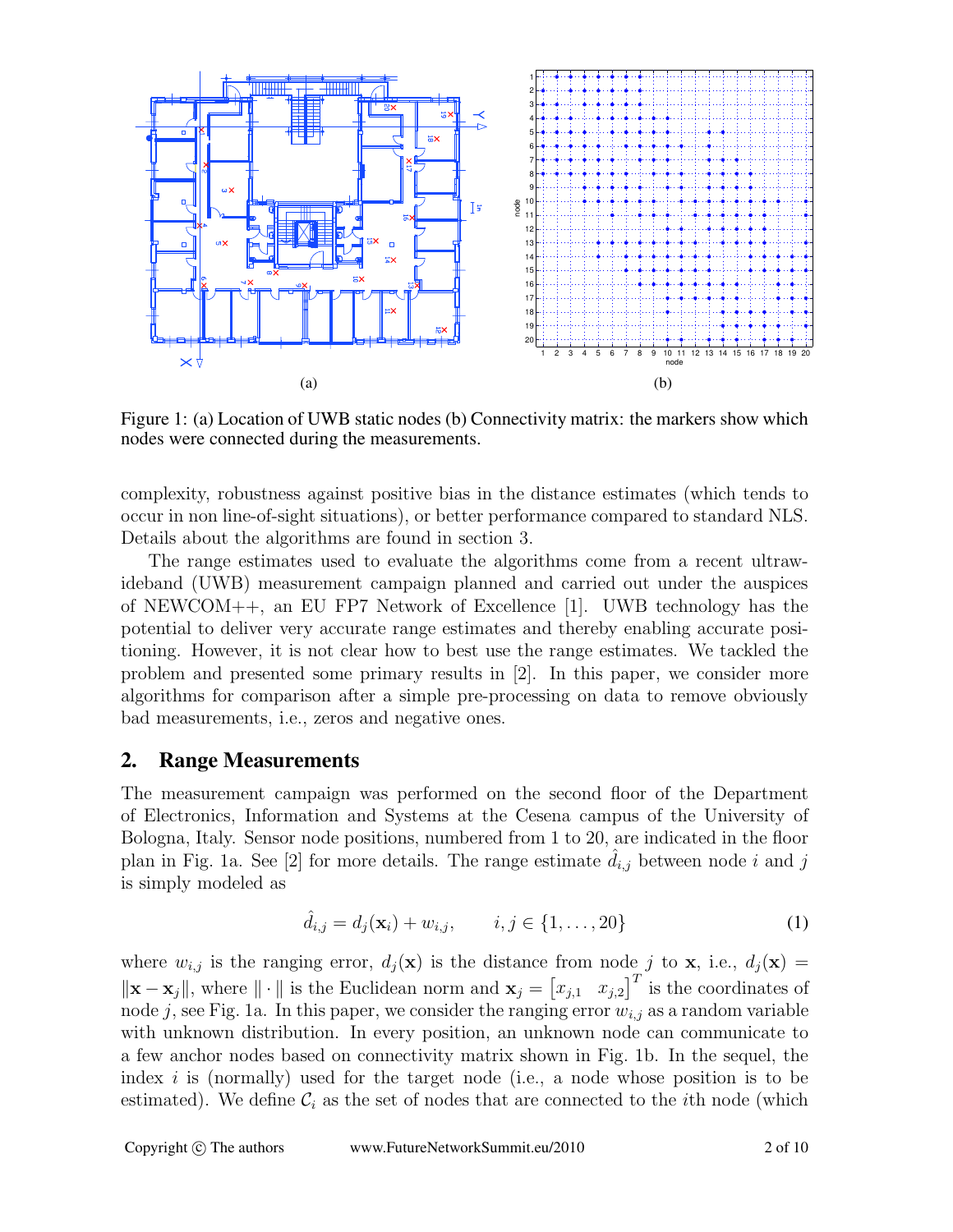implies that  $\hat{d}_{i,j}$  exists if and only if  $j \in \mathcal{C}_i$ . Let  $N_i$  be the number of nodes connected to the ith nodes.

# **3. Positioning Algorithms**

In this section, some existing and partly novel methods are briefly reviewed. Since the PDF of measurement noise in (1) is not available, we consider two categories of suboptimal estimators: statistical and geometrical.

## *3.1 Statistical estimators*

## 3.1.1 Nonlinear least squares

The nonlinear least squares (NLS) position estimate based on the ranging measurement (1) can be found as the solution to the non-convex optimization problem

$$
\hat{\mathbf{x}}_i = \arg\min_{\mathbf{x}} \sum_{j \in \mathcal{C}_i} ||\hat{d}_{i,j} - d_j(\mathbf{x})||^2.
$$
 (2)

We note, that if  $w_{i,j}$  are identically distributed, zero-mean Gaussian random variables for all  $j \in \mathcal{C}_i$ , the NLS estimate is also the maximum likelihood estimate [3]. In this paper we will approximate the NLS estimate using the MATLAB routine lsqnonlin [4] randomly initialized in the deployment area (see Fig. 1a).

## 3.1.2 Linear least squares

To form a linear least squares problems, we need to find a signal model that is linear in unknown parameters [5]. One approach (call it LS-1) is to consider pairs of distance estimates as follows. We can form  $M_i = N_i(N_i - 1)/2$  distinct 2-element subsets (pairs) of  $\mathcal{C}_i$ . For the *mth* pair,  $\{j, k\}$ , we have that

$$
b_m(\mathbf{x}_i) = [d_k^2(\mathbf{x}_i) - ||\mathbf{x}_k||^2] - [d_j^2(\mathbf{x}_i) - ||\mathbf{x}_j||^2] = 2(\mathbf{x}_j - \mathbf{x}_k)^T \mathbf{x} = \mathbf{a}_m^T \mathbf{x},
$$
 (3)

which is seen to be a linear function of  $x_i$ . We couple this signal model with the measurements

$$
\hat{b}_m = (\hat{d}_{i,k}^2 - ||\mathbf{x}_k||^2) - (\hat{d}_{i,j}^2 - ||\mathbf{x}_j||^2). \tag{4}
$$

An estimate of  $x_i$  can now be obtained by fitting the signal model (3) to the measurements (4). To this end, we form

$$
\mathbf{b}_i(\mathbf{x}_i) = \begin{bmatrix} b_1(\mathbf{x}_i) & b_2(\mathbf{x}_i) & \cdots & b_{M_i}(\mathbf{x}_i) \end{bmatrix}^T = \begin{bmatrix} \mathbf{a}_1 & \mathbf{a}_2 & \cdots & \mathbf{a}_{M_i} \end{bmatrix}^T \mathbf{x}_i = \mathbf{A}_i \mathbf{x}_i.
$$
 (5)

Now the solution to the (5) can be obtained using the least squares criteria, i.e.,

$$
\hat{\mathbf{x}}_i = \arg\min_{\mathbf{x}} \|\hat{\mathbf{b}}_i - \mathbf{b}_i(\mathbf{x}_i)\| = \mathbf{A}_i^{\dagger} \hat{\mathbf{b}}_i,
$$
\n(6)

where  $\hat{\mathbf{b}}_i = \begin{bmatrix} \hat{b}_1 & \hat{b}_2 & \cdots & \hat{b}_{M_i} \end{bmatrix}^T$  and  $\mathbf{A}_i^{\dagger}$  $\mathbf{a}_i^{\dagger}$  is the left-hand pseudoinverse of  $\mathbf{A}_i$ . Assuming that  $\mathbf{A}_i$  has full column rank,  $\mathbf{A}_i^{\dagger} = (\mathbf{A}_i^T \mathbf{A}_i)^{-1} \mathbf{A}_i^T$ .

In another LS technique (call it LS-2), instead of subtracting pairs of squared distances directly in (3), first the average of all distances is computed and then it is subtracted from all equations [6]. Therefore LS-2 can be formulated as  $\hat{\mathbf{x}}_i = \tilde{\mathbf{A}}_i^{\dagger} \tilde{\mathbf{b}}_i$ ,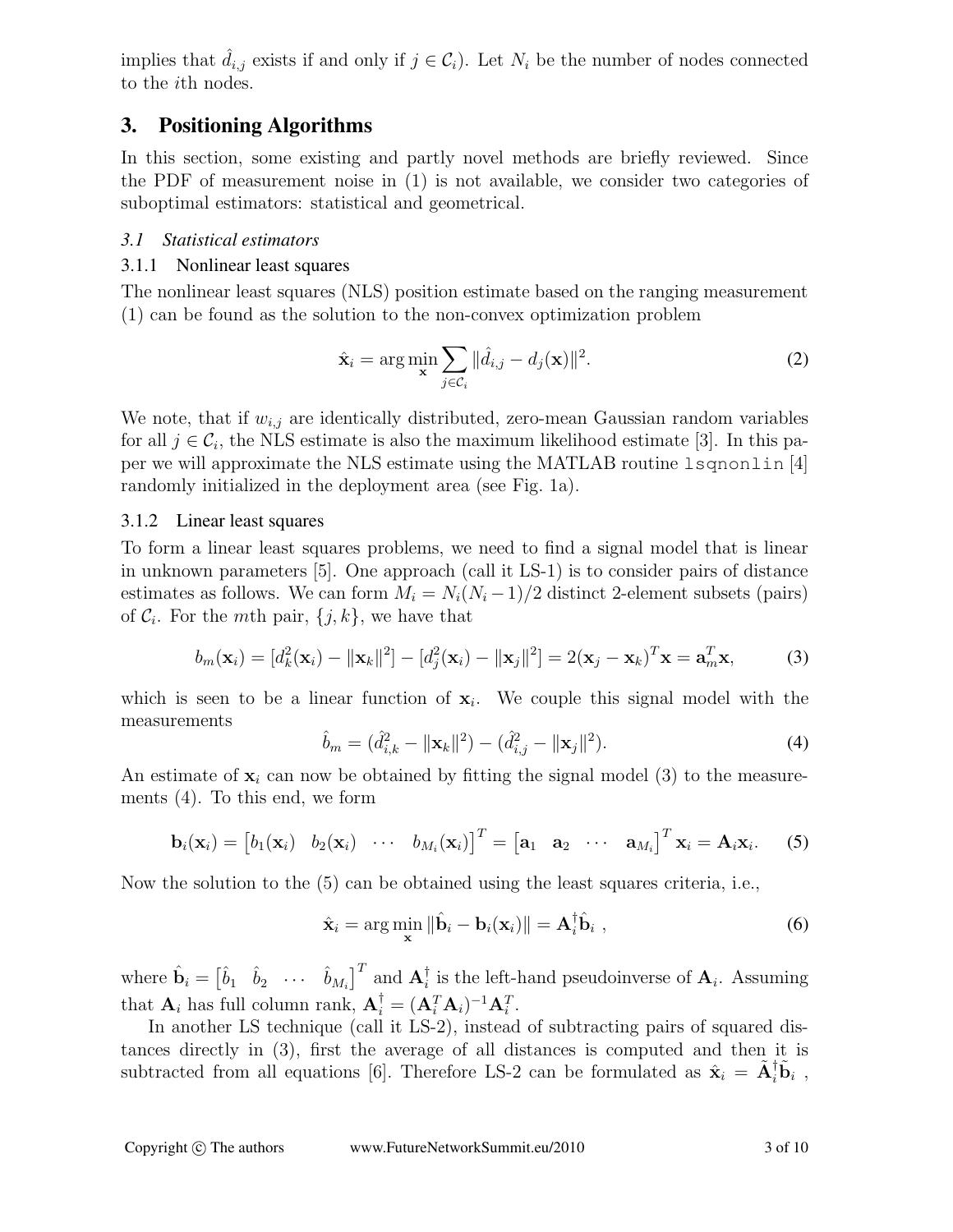where  $\tilde{\mathbf{A}}_i^{\dagger} = (\tilde{\mathbf{A}}_i^T \tilde{\mathbf{A}}_i)^{-1} \tilde{\mathbf{A}}_i^T$  and the elements of vector  $\tilde{\mathbf{b}}_i = [\tilde{b}_1, ..., \tilde{b}_{N_i}]^T$  and matrix  $\tilde{\mathbf{A}}_i = \begin{bmatrix} \tilde{\mathbf{a}}_1 & \tilde{\mathbf{a}}_2 & \cdots & \tilde{\mathbf{a}}_{N_i} \end{bmatrix}^T$  are defined as follows

$$
\tilde{b}_j = (\hat{d}_{i,j}^2 - ||\mathbf{x}_j||^2) - \frac{1}{N} \sum_{l=1}^{N_i} (\hat{d}_{i,l}^2 - ||\mathbf{x}_l||^2) , \tilde{\mathbf{a}}_j = 2\Big(\mathbf{x}_j - \frac{1}{N} \sum_{l=1}^{N_i} \mathbf{x}_l\Big)^T.
$$

Both LS-1 and LS-2 use quadratic eliminations by subtracting squared of measurements from each other which make new sets of measurements be dependent. There is also another method of LS, which is called one step LS, that considers each measurement individually and constitutes new linear equations as follows

$$
c_j(\mathbf{x}_i) = d_j^2(\mathbf{x}_i) - ||\mathbf{x}_j||^2 = 2\left[-\mathbf{x}_j^T \; 1\right] \left[\mathbf{x}_i \; ||\mathbf{x}_i||^2\right]^T = \mathbf{g}_j^T \left[\mathbf{x}_i \; ||\mathbf{x}_i||^2\right]^T,\tag{7}
$$

where  $1 \leq j \leq N_i$ . A set of equations can be written in matrix form as  $\mathbf{G}_i \theta_i = \mathbf{c}_i$ , where  $\mathbf{G}_i = \begin{bmatrix} \tilde{\mathbf{g}}_1 & \tilde{\mathbf{g}}_2 & \cdots & \tilde{\mathbf{g}}_{N_i} \end{bmatrix}^T, \ \boldsymbol{\theta}_i = \begin{bmatrix} \mathbf{x}_i & \|\mathbf{x}_i\|^2 \end{bmatrix}^T, \ \mathbf{c}_i = \begin{bmatrix} \hat{c}_1, \cdots, \hat{c}_{N_i} \end{bmatrix}, \ \text{and} \ \tilde{\mathbf{g}}_j = 2 \begin{bmatrix} -\mathbf{x}_j^T & 1 \end{bmatrix}.$ Considering small noise in measurement (1), we can write

$$
\hat{c}_j = \hat{d}_{i,j}^2 - ||\mathbf{x}_j||^2 \simeq ||\mathbf{x}_j||^2 - 2\mathbf{x}_j^T \mathbf{x}_i + ||\mathbf{x}_i||^2 - 2d_j(\mathbf{x}_i) w_{i,j}.
$$
\n(8)

Let  $w_{i,j}$  be i.i.d. Considering the weighting matrix  $\mathbf{W}_i = \frac{1}{4}$  $\frac{1}{4}$  diag $\{d_1^{-2}(\mathbf{x}_i)\dots, d_{N_i}^{-2}\}$  $\frac{-2}{N_i}({\bf x}_i)\},\$ the weighted LS (WLS) solution can be obtained as follows

$$
\boldsymbol{\theta}_i = (\mathbf{G}_i^T \mathbf{W}_i \mathbf{G}_i)^{-1} \mathbf{G}_i^T \mathbf{W}_i \mathbf{c}_i.
$$
\n(9)

Since in practice there is no access to the real distance  $d_i^2$  $j(\mathbf{x}_i)$ , the estimated one, i.e.,  $\hat{d}_{i,j}^2$ , is used to compute the weighting matrix.

#### 3.1.3 Distributed weighted-multidimensional scaling (dwMDS)

The dwMDS algorithm estimates unknown nodes coordinates by minimizing the following global cost function [7]

$$
S = 2\sum_{i=1}^{n} \sum_{j=1}^{n+m} \alpha_{i,j} \left( \hat{d}_{i,j} - d_j \left( \mathbf{x}_i \right) \right)^2 + \sum_{i=1}^{n} r_i \left\| \mathbf{x}_i - \overline{\mathbf{x}}_i \right\|,
$$
 (10)

where n is the number of nodes with unknown coordinates,  $m$  is the number of anchor nodes,  $\alpha_{i,j}$  is the weight associated to the range measurement  $\hat{d}_{i,j}$ ,  $\overline{\mathbf{x}}_i$  is the a priori coordinates of unknown node i, and  $r_i$  is the a priori variance associated to  $\bar{\mathbf{x}}_i$ . In equation (10), unknown nodes and anchor nodes are indicated with indexes in the range [1, n] and  $[n+1, n+m]$ , respectively. In this paper, since only a single node is estimated per time, n is one, and the set of anchor nodes indicated in (8) with index  $[n+1,m+n]$  coincides with the set  $\mathcal{C}_i$ . To be noted that the cost function (10) differs from the standard MDS objective function is that it adds a penalty term which accounts for prior knowledge about node locations. After simple manipulation, S can be rewritten as,  $S = \sum_{i=1}^{n} S_i + c$ , where the local cost functions  $S_i$  are associated for each unknown node (i.e.  $1 \leq i \leq n$ ),

$$
S_{i} = \sum_{j=1, j \neq i}^{n} \alpha_{i,j} \left( \hat{d}_{i,j} - d_{j} \left( \mathbf{x}_{i} \right) \right)^{2} + \sum_{j=n+1}^{n+m} 2 \alpha_{i,j} \left( \hat{d}_{i,j} - d_{j} \left( \mathbf{x}_{i} \right) \right)^{2} + r_{i} ||\mathbf{x}_{i} - \overline{\mathbf{x}}_{i}||^{2}, \quad (11)
$$

Copyright © The authors www.FutureNetworkSummit.eu/2010 4 of 10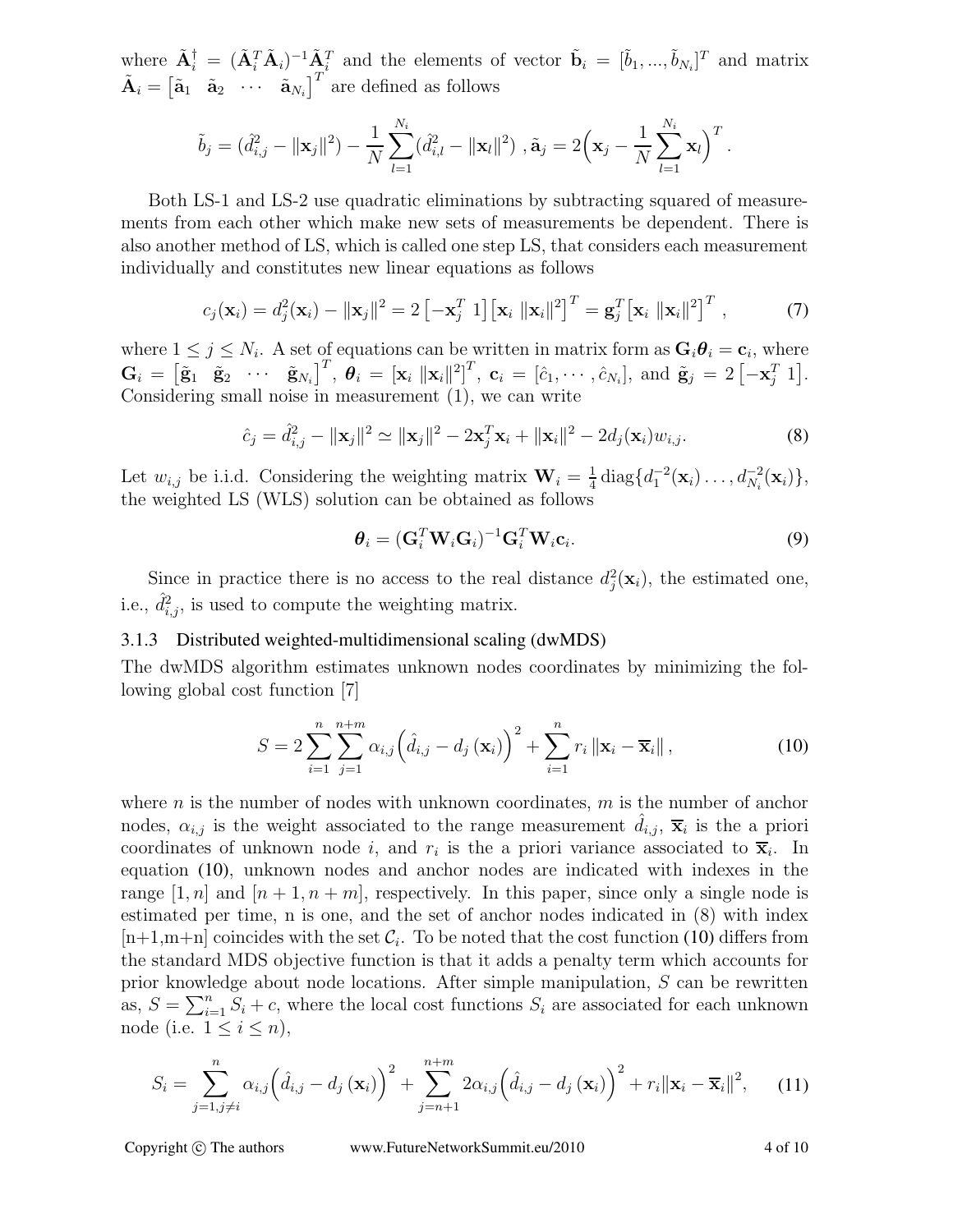and c is a constant independent of the nodes locations  $x_i$ . The dwMDS algorithm uses a cooperative and distributed approach, in which each node iteratively updates its position estimate by minimizing the corresponding local cost function  $S_i$ , taking as input raging measurements and position estimates from its neighboring nodes. The local cost function is minimized by using quadratic majorizing function, which has the attractive property of generating a sequence of non-increasing cost function values. For more details please see [7].

#### 3.1.4 Sum product algorithm

A general approach incorporating several Bayesian techniques is given by the sumproduct algorithm over a wireless network (SPAWN) presented in [8]. It is a fully distributed and cooperative algorithm based on the principles of estimation theory and statistical inference within a framework based on the theory of factor graphs (FGs). A FG is mapped onto a time-varying network topology and spatio-temporal message schedule is employed resulting in a network FG and network message passing. SPAWN is considered here since it generalizes previously proposed localization algorithms. For a step by step description of SPAWN and for the performance evaluation over a large network by simulation, refer to [1]. The algorithm is composed essentially of two parts: prediction and correction. In the first one each node computes a message based on its internal metrics and its local mobility, while in the second it computes a message which considers also the measures obtained by communicating with other nodes. This message (belief) are then sent over the network broadcast. However, in a static scenario only the correction part is present and operates with belief initialized according to a uniform distribution inside the environment (which represents the possibility that at the start a node can be positioned anywhere).

The measures in the database before being processed have been filtered to eliminate those most affected by errors. The filtering method used is to select 100 consecutive measures, order them in terms of range, and consider the 20 central of this set. Then, the arithmetic mean on these 20 measures is utilized as ranging between the pair of nodes considered. The measures on ranging are affected by an error (bias) due to the presence of the walls between nodes [9]. To reduce the effect of bias, three deletion models were taken: Mean Bias (MB), WED, and WED with regression lines [10]. To apply these models, a priori statistical description of the environment has been considered, where for each walls configuration (LOS/NLOS with  $1, 2, \ldots$ , n walls) the error mean, standard deviation, and relative frequency has been calculated.

#### *3.2 Geometric estimators*

#### 3.2.1 Projection onto convex sets

It is clear that the minimum of each term in the cost function in (2) is obtained when  $\hat{d}_{i,j} = d_j(\mathbf{x}_i)$ . Now, suppose we define the discs  $\mathcal{D}_{i,j}$  as  $\mathcal{D}_{i,j} = \{\mathbf{x} \in \mathbb{R}^2 : d_j(\mathbf{x}) \leq \hat{d}_{i,j}\}, j \in$  $\mathcal{C}_i$ , it then is reasonable to define an estimate of  $\mathbf{x}_i$  as a point in the intersection  $\mathcal{D}_i$  of the discs  $\mathcal{D}_{i,j}$ ,

$$
\hat{\mathbf{x}}_i \in \mathcal{D}_i = \bigcap_{j \in \mathcal{C}_i} \mathcal{D}_{i,j} \,. \tag{12}
$$

A method called projection onto convex sets (POCS) can be used to compute an estimate of the form (12) which was proposed for the positioning problem by Blatt and Hero in [11]. If the intersection is the empty set (which can occur due to measurement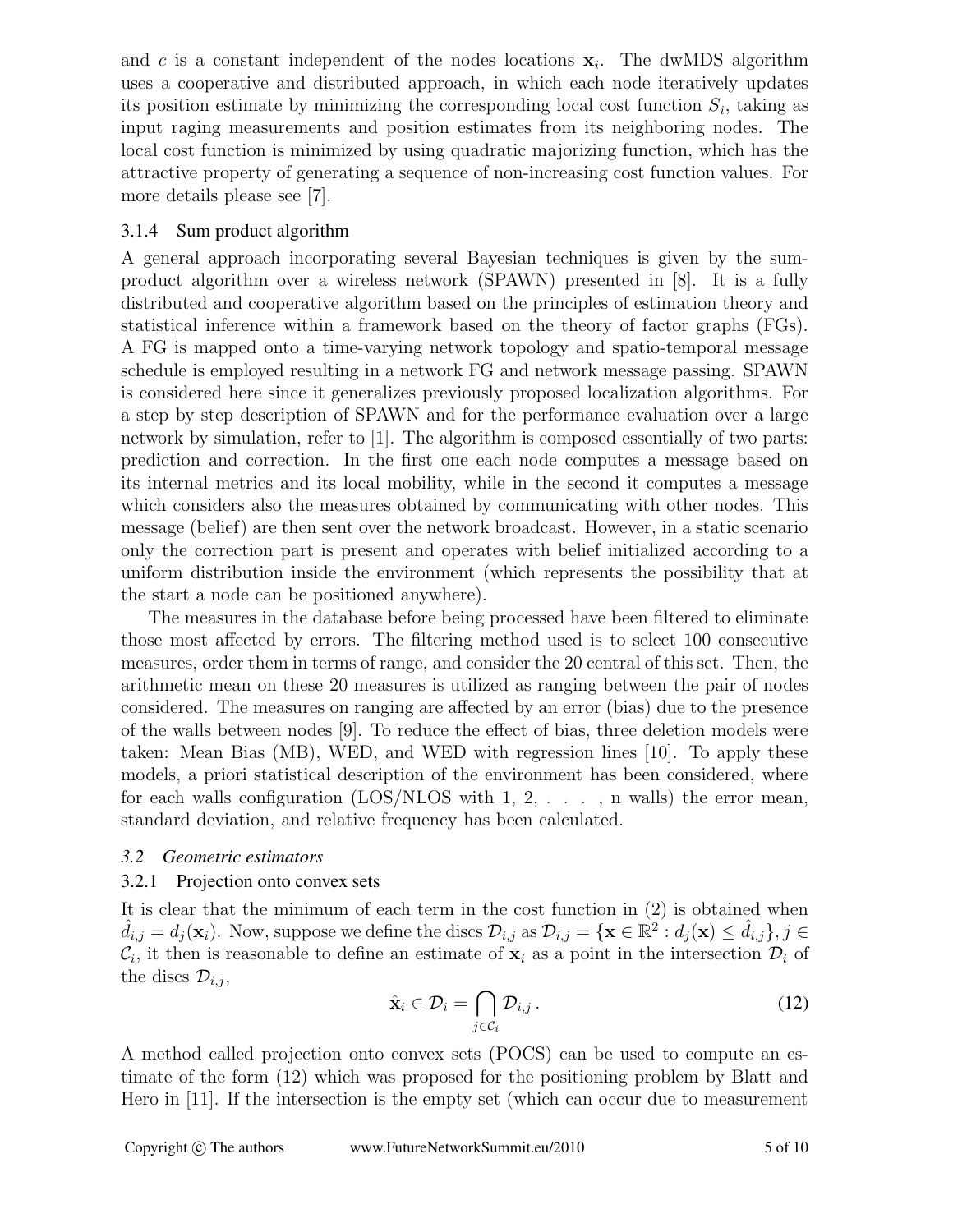noise), the POCS estimate will be any point that minimizes the sum of the distance to the discs,

$$
\hat{\mathbf{x}}_i = \arg\min_{\mathbf{x}} \sum_{j \in \mathcal{C}_i} \|\mathbf{x} - \mathcal{P}_{\mathcal{D}_{i,j}}(\mathbf{x})\|,\tag{13}
$$

where  $\mathcal{P}_{\mathcal{D}_{i,j}}(\mathbf{x})$  is the orthogonal projection of **x** onto  $\mathcal{D}_{i,j}$ . It has been shown that POCS has problems when the unknown node is outside the convex hull of the anchor nodes. On the other hand, POCS is quite robust against overestimated range estimates (which may occur in non-line-of-sight environments) as long as the unknown node is inside the convex hull of the anchor nodes.

#### 3.2.2 Projection onto rings (POR)

In the case when the measurement noise in (1) is small, we can often improve POCS by replacing the disc  $\mathcal{D}_{i,j}$  with a ring (or, more formally, an annulus) defined as

$$
\mathcal{R}_{i,j} = \{ \mathbf{x} \in \mathbb{R}^2 : \hat{d}_{i,j} - \epsilon_l \le d_j(\mathbf{x}) \le \hat{d}_{i,j} + \epsilon_u \}, \quad j \in \mathcal{C}_i,
$$
\n(14)

where  $\epsilon_l + \epsilon_u$  determines the width of the ring. The width is a tuning parameter of the resulting algorithm; it is reasonable to make the width dependent on the ranging error statistics in (1). Since we do not assume any knowledge of the error statistics, we simply choose  $\epsilon_l = \epsilon_r = 0$  in the numerical results presented in Section 4. For details of POR method see [2].

#### 3.2.3 Outer Approximation(OA)

As we saw before, the position of the unknown node can be found in the intersection of some discs. In this section, we consider a simple method to approximate the intersection. The method we consider here is not an optimal way to approximate the intersection, but it works well in most of the cases. In this method, we approximate the intersection of a number of discs by a disc. To implement the algorithm, we consider an iterative way. First for two nonempty discs, a new disc is found and then the non empty intersection of this new disc with another disc is computed in the same way. The procedure is continued until the whole intersection is covered by a disc.

Although each point inside of final disc normally can be considered as an estimate, it is clear that some points result in lower error of estimation. Here we try to select some points that are highly likely to be close to the unknown node position. To get a criteria, we consider the proximity order of an unknown node to the anchor nodes. Consider a grid of  $P \times P$  points inside the final disc. Now we sort the distance measurements in anchor nodes, and we pick points inside the disc which their distances to the anchor nodes satisfy the same order of proximity. Finally the average of those points determines the position estimate.

#### **4. Numerical Results**

In this section, the performance of different algorithms described in section 3 are compared when applied to the practical measurement. Performance is measured in terms of root mean-squared error (RMSE) and cumulative distribution function (CDF) of the position error. Measured distances are first pre-processed to remove obviously bad measurements, such as zero and negative ones.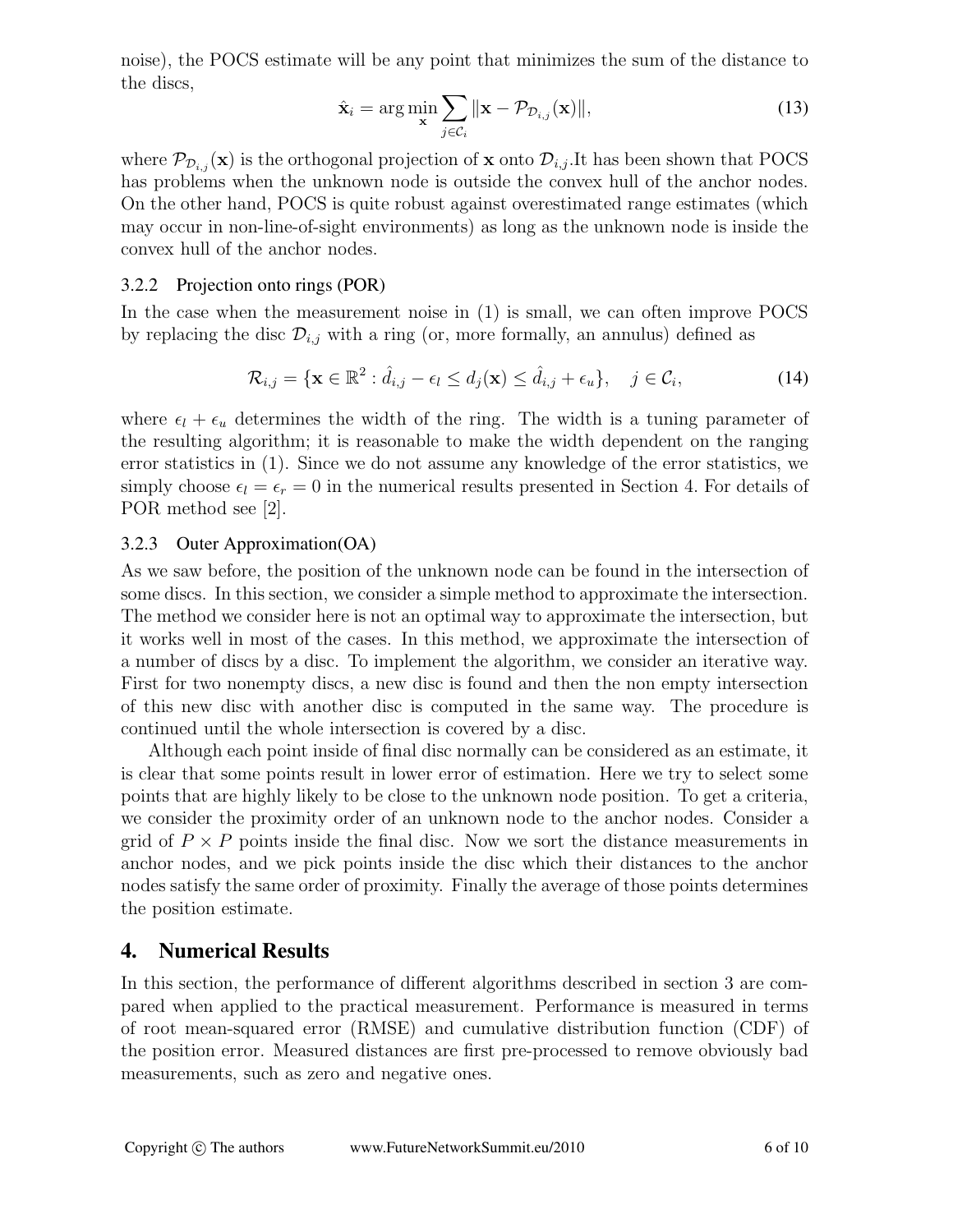

Figure 2: RMSE of different algorithms for different nodes

For the outer approximation, a grid of 9 points inside the final disc were considered. Concerning numerical results about the dwMDS, we set ranging weights  $\alpha_{i,j} = 1$  for every pair of nodes, and a priori knowledge  $r_i = 0$  for every unknown node and the corresponding initial estimation equal to the average coordinates of the neighboring anchor nodes. We would expect better performance, assuming for instance different  $\alpha_{i,j}$  values for LOS and NLOS cases.

Fig. 2 shows RMSE for all algorithms for different positions of nodes. As it is seen, the RMSE fluctuates and no algorithm is uniformly best. For some positions some algorithms show relatively bad performance. For instance, both LS-1 and LS-2 for positions 1, 2, and 3 show poor performance compared to others. Among LS methods, WLS has good performance and outperforms LS-1 and LS-2 in most cases. The reason for bad performance perhaps is due to the nonlinear pre-processing needed by these algorithms. The NLS shows relatively acceptable performance, but not the best. The reason for that probably is convergence to local minima. The POCS and POR algorithms show different performance and it is seen that in overall POR method is slightly better than POCS. The POCS method is very effective to remove outliers while the POR is not able to localize well in that case. It is seen that POCS has problems when the unknown node is outside the convex hull of the anchor nodes, which is the case for nodes 1, 6, 12, 19, and 20. We also see that the OA method shows good performance. We can see the dwMDS also works well in most of the positions. Finally it is seen that the SPAWN methods work well for most of the cases and in general they show better performance compared to other methods.

To give more insight, we consider the position error CDFs of different methods except SPAWN methods. In the following, we will discuss the CDFs for nodes 1, 12, 14, and 20 to point out some interesting features.

Fig. 3a shows the error CDFs for node 1. We note that POR, NLS, dwMDS, and OA are approximately similar and different from other methods (it is also evident from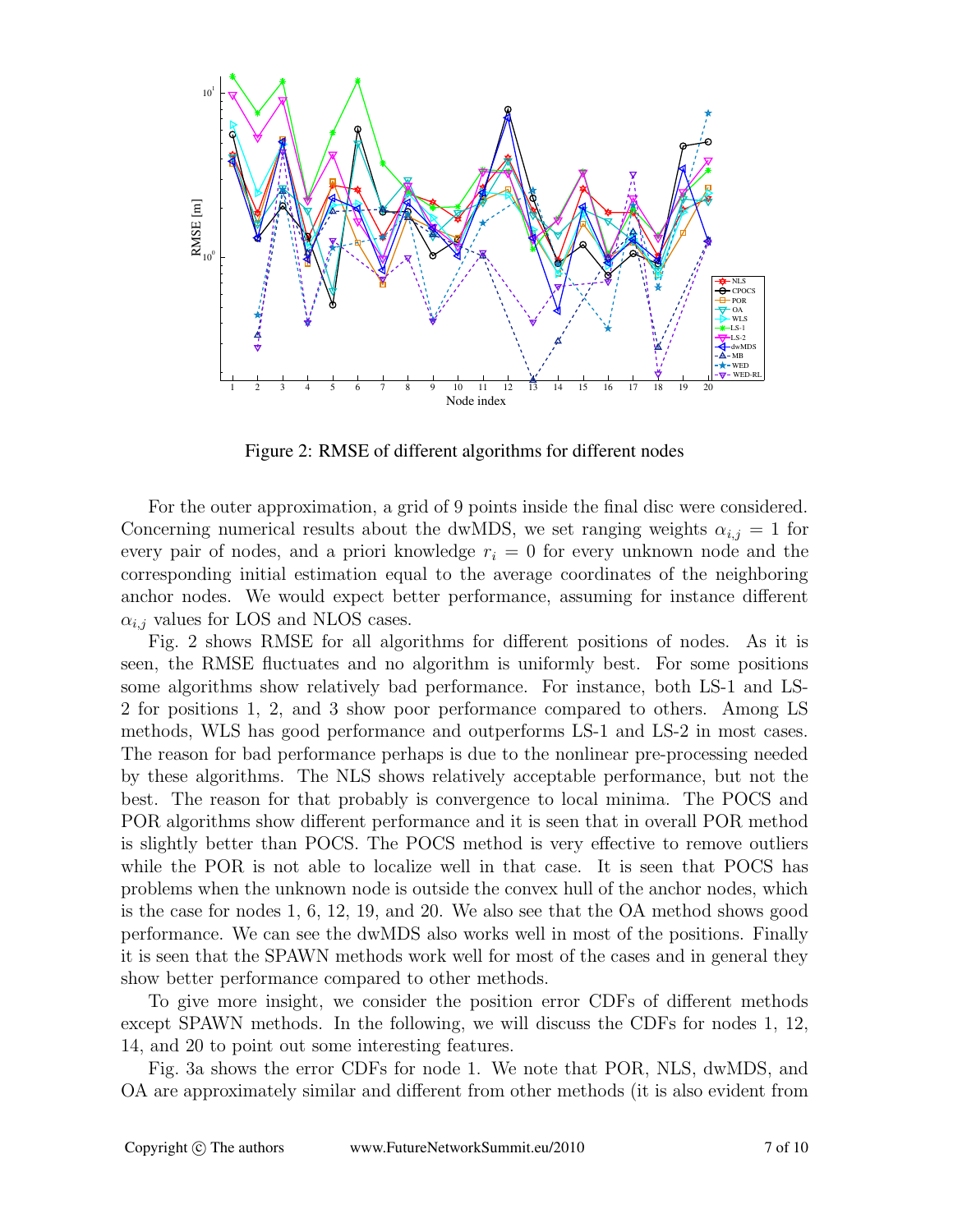Fig. 2 ). The LS-1 has the worst performance, while the WLS improves the performance for most of the measurements. The unknown node is outside of the convex hull, and then the error in POCS method comes mostly from convex hull issue.

The CDFs for node 12 in Fig. 3b show very similar performance for the NLS approache, LS-1, LS-2, and WLS approaches; Here POR outperforms other methods in most of the case, roughly speaking 98%. The POCS method has frequent and large errors, explaining its large RMSE. This relative poor POCS performance is expected since node 12 lies outside the convex hull of its anchor nodes (nodes 10, 11, and 13–17), see Figs. 1a and 1b. The dwMDS in this case shows poor performance and the OA has acceptable performance compared to POCS and dwMDS.

For node 14, which is in a good position, we see from Fig. 3c that most of algorithms show good performance and the dwMDS has the best performance among all methods. In overall, for this position as it was expected the performance of algorithms are quite good. The reason for that is the line of sight situation is more satisfied in this position compared to the other 3 positions. The interesting observation relates to improvement due to weighting in least square approach.

Finally we consider CDFs for node 20 in Fig. 3d. Like node 12, it is located outside of convex hull, therefore we expect POCS shows bad performance. The performance of dwMDS is well as can be seen from RMSE plotted in Fig. 2. Again weighting improves the performance of LS. We also see that the POR and OA show good performance after dwMDS.

# **5. Conclusions**

Several positioning algorithms have been compared in terms of root mean-square error (RMSE) and cumulative density function (CDF) of position error. The algorithms attempt to position a single node given distance estimates to a number of nodes at known positions (anchor nodes). The distance estimates were obtained from an indoor measurement campaign employing ultrawideband devices with built-in time-of-arrival ranging capabilities. A simple pre-processing on data is done which remove only zero and negative distance estimated by UWB device. From the numerical results, it can be concluded that weighing least square totaly outperforms ordinary least squares. Distributed weighted-Multidimensional scaling and projection onto ring approaches preform well in most cases. The projection onto convex set (POCS) show good performance when target is inside of the convex hull. However, POCS performs relatively bad for nodes that are outside the convex hull of the anchor nodes. The sum product algorithms outperform other methods in most of the cases. Position error CDFs can lead to other rankings of the algorithms.

# **References**

- [1] D. Dardari and F. Sottile, "WPR.B database: Annex of progress report II on advanced localization and positioning techniques: Data fusion and applications," tech. rep., Deliverable DB.3 Annex, 216715 Newcom++ NoE, WPR.B, December 2009.
- $[2]$  M. R. Gholami, E. G. Ström, and M. Rydström, "Indoor sensor node positioning using uwb range measurents," in *17th European Signal Processing Conference(Eusipco)*, pp. 1943–1947, 2009.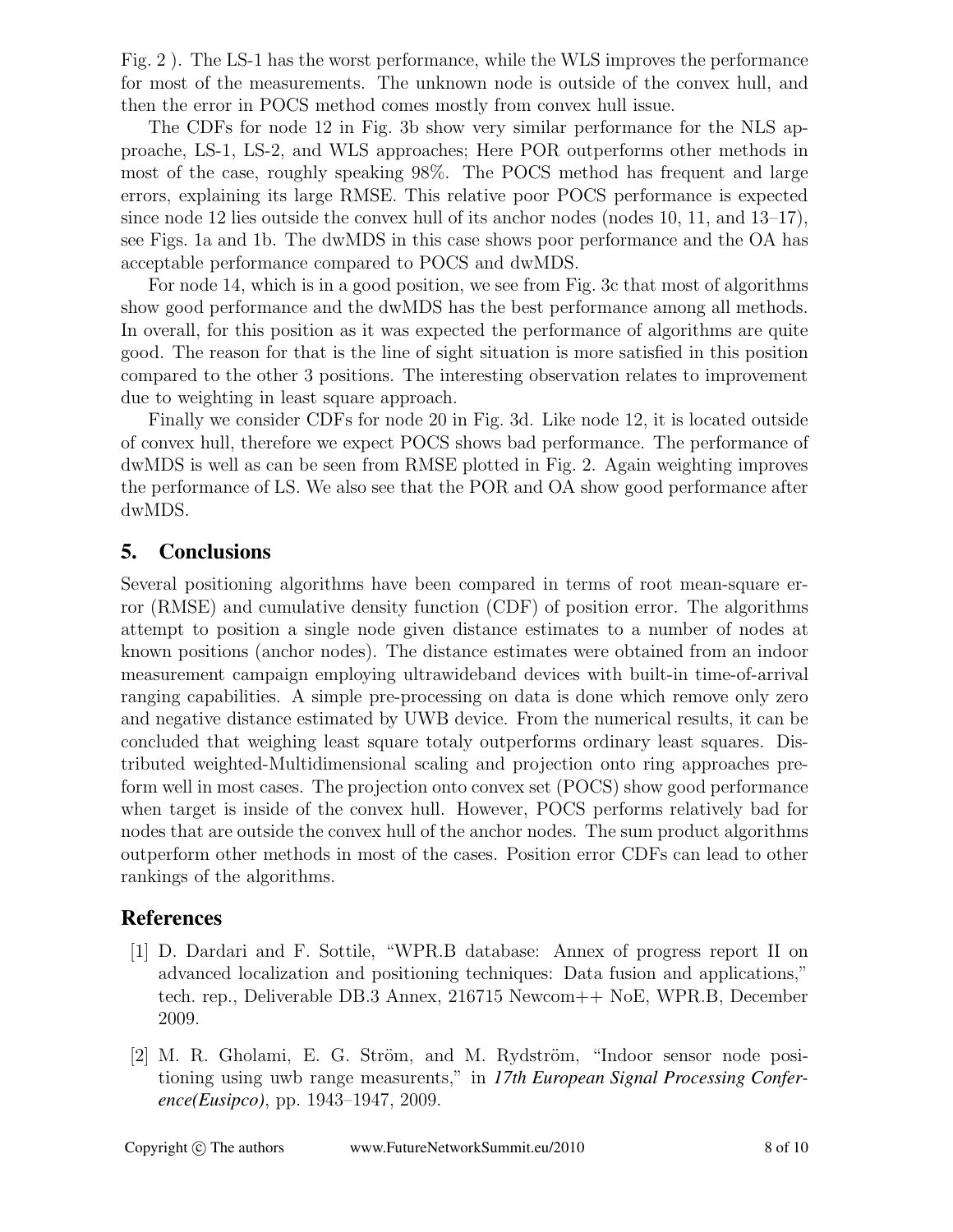

Figure 3: Numerical results; (a), (b), (c), and (d) show the position error CDFs for node 1, 12, 14, and 20, respectively.